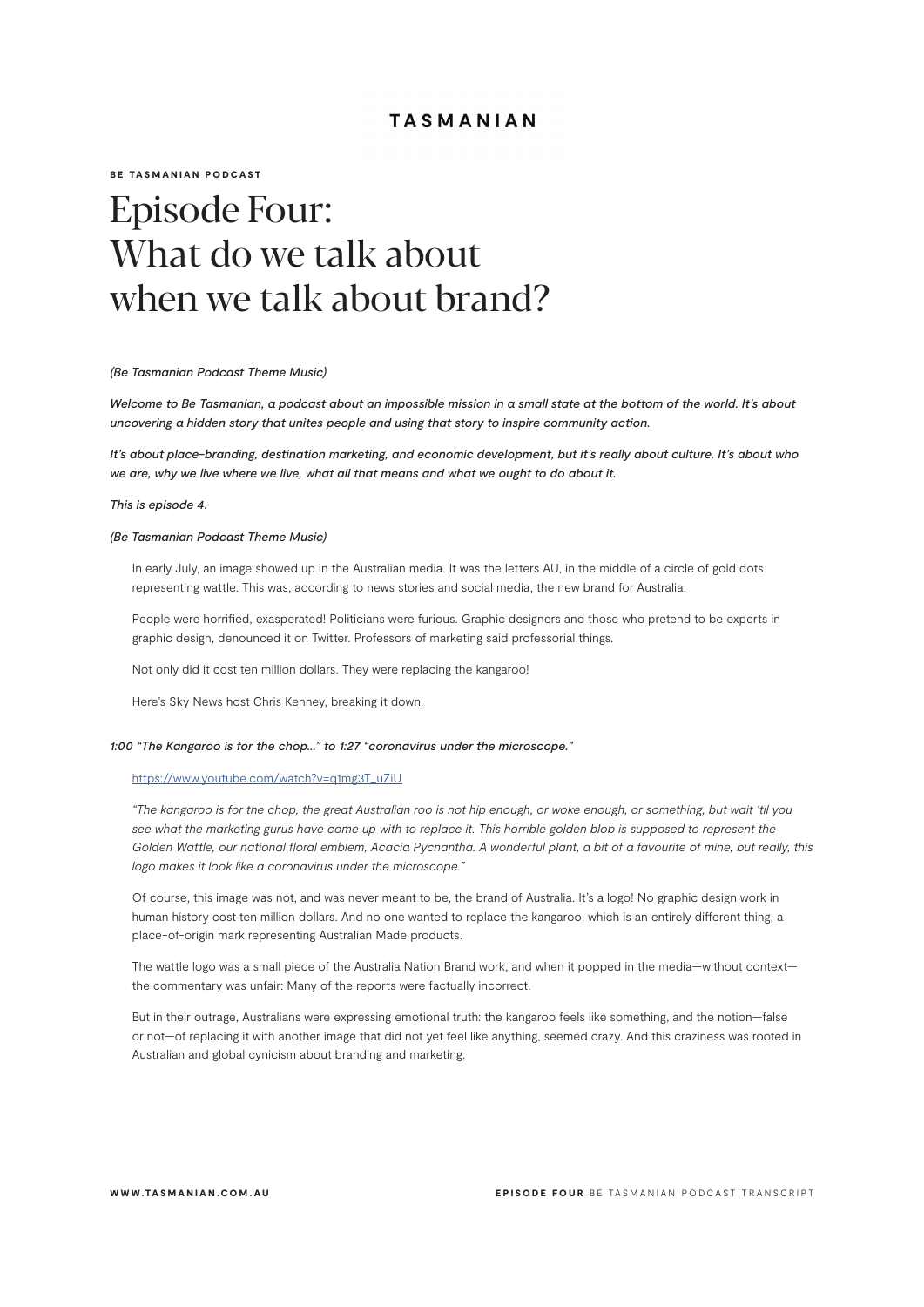I have never worked on a place-brand project that didn't have some element of this, and it's especially bad when the whole purpose is to invent a new logo and launch an advertising campaign. A logo isn't the brand. But, it is a representation of the brand, and isn't that where the word brand comes from? A metal stick twisted into a unique design, dipped in fire, and placed on a cow's backside so a thief can't take it.

## *My cow.*

And if you didn't spend the ten million dollars on a fancy coronavirus-looking brand that isn't a brand, what did you spend it on? You know what you should have spent it on? Lowering my taxes! Fixing my potholes! Fixing health care and education and climate change and the economy. Or a monorail. If anything needs a rebrand, it's the word brand.

In my private sector life, I helped organisations and places use narrative to build their brands. It took me a long time—years to realise our potential clients didn't understand what we were selling. Looking back: I can't believe we had any work. It was like selling orange juice to people who didn't know whether to drink it, water their azaleas with it, or use it to wash their hair.

Mid-way through some of our pitch sessions, knowing we were competing with advertising agencies, CEOs and City Managers and Mayors would stop us and ask: "Wait, wait, wait-I thought you were here to give us a brand."

They wanted a new logo. Something they could launch, a literal or metaphorical ribbon to cut and a glossy plan to file away on a dusty bookshelf.

But we were a strategy company. We wanted to give them A REASON TO EXIST.

It's hard enough to brand bread companies and banks and barbers. The notion of "place-branding" adds a new layer of complexity.

Here in Tasmania, we have legislation that guides our efforts: it sets out our functions, our objectives, our reason to exist. Our job is to translate our 'Brand'—the unifying cultural expression I've spoken about in earlier episodes—into a strategy to bind trade, tourism, workforce attraction, investment attraction, and student attraction—all while creating a public asset all Tasmanians feel they own and can use: something they helped build, an expression of truth and hope that reflects themselves at their best.

The word brand is right in our name, Brand Tasmania, which is—unfortunately—a brand risk. Because we don't have godlike power over the definition of the word brand. Some people, powerful people, people who control budgets and make important decisions—when they hear the word brand—think of creative types, who wear head to toe black, ideally turtlenecks, and with fancy glasses and sticky notes and crayons and possibly finger puppets who talk nonsense about ideation and waste money on stuff that isn't important.

And I don't blame them! I built brands for a living and when people say the word I'm never sure what they mean either.

Often, the people who mistrust the word brand most are businesspeople. Which is mysterious to me. Apple, arguably the world's most valuable company, is worth \$1.3 trillion. Its brand value is \$206 billion, and it all started with a story.

What's the brand value of Austin, of New York, of Iceland, of Australia, of India? Am I moved to spend money to visit these places? To buy their products? To invest in these places, to live in them, to send my children to be educated there? Sure, I can look at data. But most of the decisions we make are emotional decisions: based on feelings.

I am saying this into Apple products because I have an emotional attachment to Apple. I spend more for it, perhaps illogically, because I have a relationship with Apple.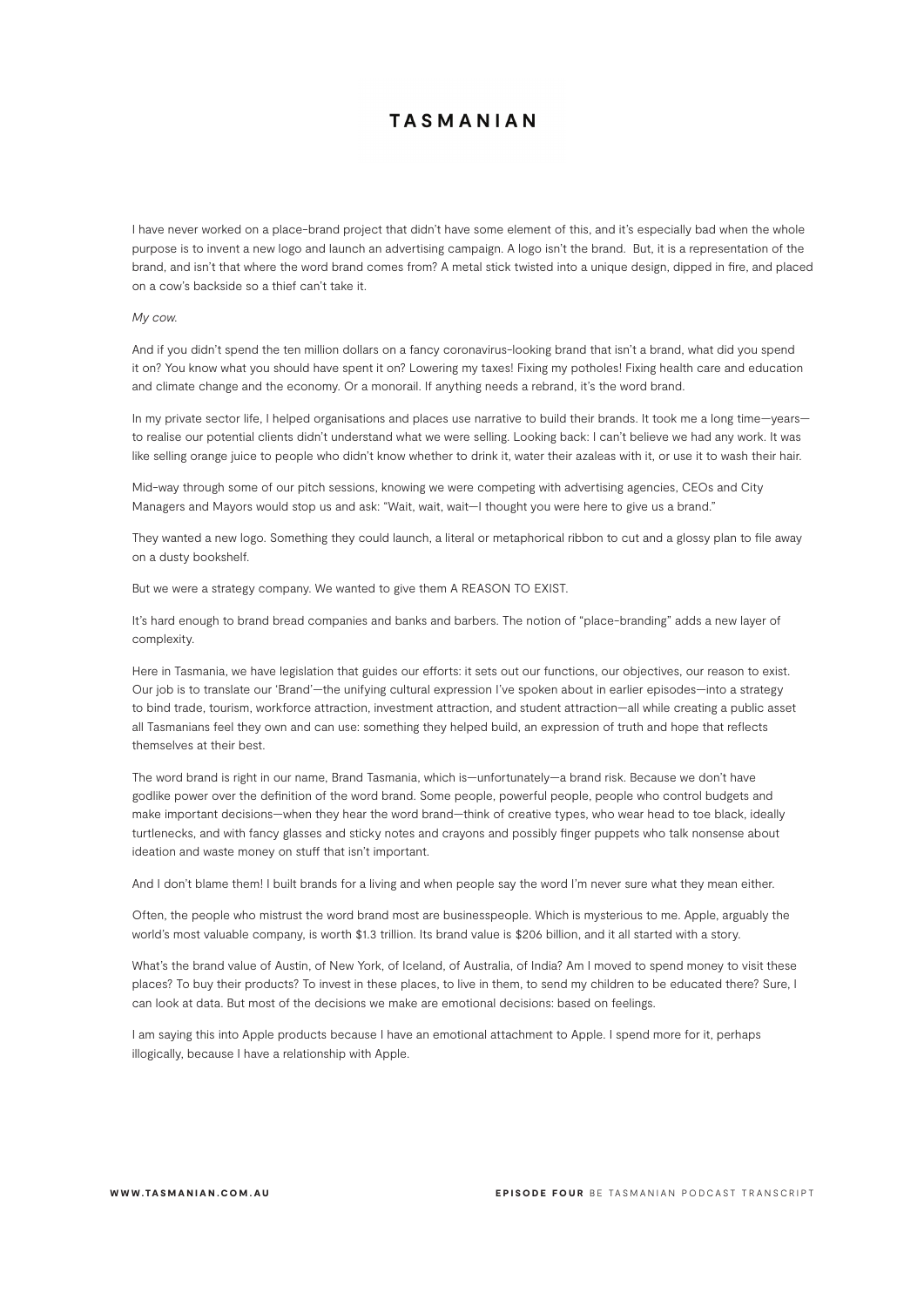I would not have packed up my life in Canada and moved my family across the world, if I did not believe the Tasmanian story I had helped to uncover. My wife gave up a job she loved. My poor kids, whom I have dragged all over the place, had to enter their ninth school.

But I was convinced. And because I knew the story, I was able to convince my family.

A brand, any brand, at its core, needs simple answers to simple questions. Like: What are we selling and who is our customer? What is the problem we solve for that customer? And how can we do it in a consistent and powerful way? It's difficult to think this way when you're in the business of uplifting and encouraging 520,000 people, but if we don't have sharp and compelling answers to those questions, and if everyone on our team doesn't have more-or-less the same answer… we have a lot of work to do.

Friends: we have a lot of work to do.

By the end of our interviews with Tasmanians, we had hundreds of thousands of words. But these words were eerily consistent, and powerful. We distilled it down to a half-page story that was easy to understand. Then we reduced it further to a paragraph, which we called our mission. Then we got it down to six words, as we discussed in episode three: the quiet pursuit of the extraordinary.

Then we used examples people had given us, of Tasmania at its best. All of these specific stories of struggle and hardship, determination, hard work, ingenuity, obsession and courage. We realised that our interviewees knew exactly what the brand was about, although they didn't use the word brand. We had to draw it out of them, but they had a sophisticated understanding of this island place and its culture, and what we might uniquely offer to the world.

What was it? And how could we make it simple and powerful?

In every city, state, or nation, one group has the big marketing megaphone: the tourism organisation. Often, they operate at some distance from the rest of the economic development efforts. They do their own thing. While they tend to have massive budgets, it isn't obvious how their work connects with trade, investment, and workforce and student attraction.

Even though—when you step back and look—it's crushingly, blindingly obvious!

Luckily, we finished our research and our work on the Tasmanian story just as Tourism Tasmania was looking at the destination brand. That is, our tourism pitch. They read the story and said: "You know, that sounds like us."

We did some more interviews, with tourism folks, and then we tested what we had learned in workshops across the state. Tourism Tasmania's advertising agency used culture, Tasmanian culture, to bring the story to life.

Their campaign, called 'Come Down for Air', carries the quiet and the special. I'll play you one of the commercials. Now, imagine this showing up on television, in between scenes of American bloodshed and loud advertisements for mattresses and theme parks.

The scene is dark and that sound you'll hear in the background is rain. The camera moves slowly in on a couple in a VW camper van close to the beach. In the distance, a mythic natural rock feature jutting into the sea, called The Nut.

## https://www.youtube.com/watch?v=tFTwGyUGQS4

*"The scallop, often reserved for restaurant advertisers and fancy dinner parties, but down here, it's best served takeaway, in thick, shortcrust pastry. The kind that finds its way into every nook and cranny."*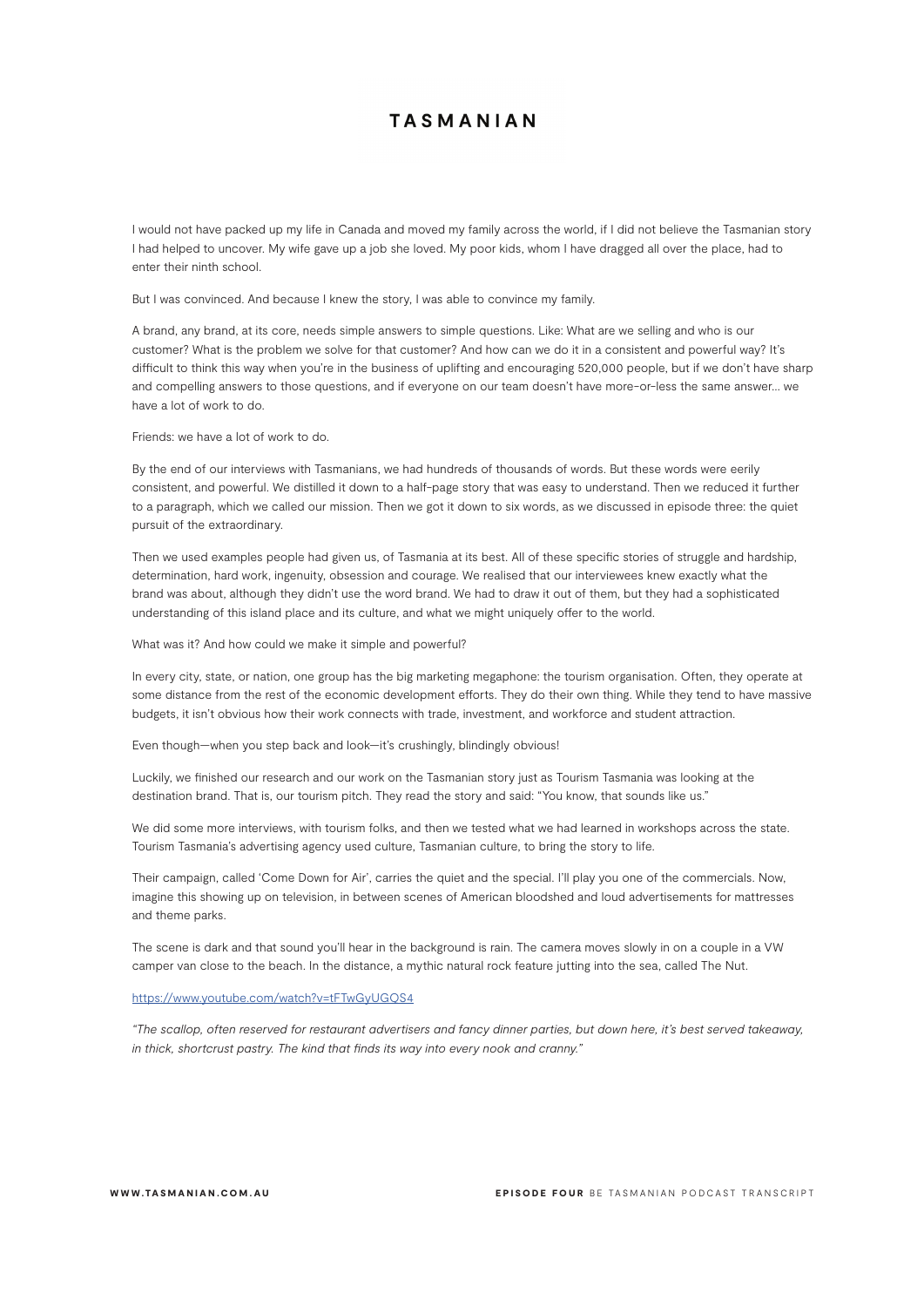The sun does shine in Tasmania, as it does in the Australian mainland. There are marsupials, and parties, and people do wear bikinis and board shorts on hot summer days. You can walk in the bush here, hike up mountains, overlook grand vistas. Drones can take pictures of you all alone overlooking these vistas, sometimes with your arms up in triumph, as you can in New Zealand, in Canada, in Norway, in the Alps.

But, there's something else here, something you can't find in other places: Tasmanian-ness. Why we live here. What we do here and why we do it.

We know Tasmania is not for everyone.

But we see you there in the exhausted and polluted big cities of the world, with your stressful commutes. We can tell, from afar, that the hunt for easy money and power and prestige is leaving you feeling empty. There is another way.

You can buy a bit of it: a bottle of our wine or cheese or seafood, or a boat, a very sharp knife with a Huon Pine handle and experience it at home. You can come visit it for a weekend or two weeks, 'Come Down for Air', and let it rest in your memory. You can invest in it, in this growing artisanal economy. You can bring your medical career down here, or your augmented reality start-up, and go mountain biking every afternoon. You can educate yourself or your children in a place where it's normal to turn your passion into your business.

Brand Tasmania, has a tiny budget compared to a similar organisation in a larger city or state, so we have to be clever. We can't waste a dollar. In the early days, our team, and our board, understood immediately that we had to be on-story, onbrand ourselves.

Because we understood our brand, we knew we could not boast. We could not ask for millions of dollars to run an ad campaign based in boasting.

But we had to start somewhere.

When we saw Tourism Tasmania's campaign, based on the story we had uncovered, we knew we had the start of something. There's a really clever and snotty television show, here in Australia, called Gruen. It's about advertising—and part of the joy of the show is when they hate something, they're really clever and snotty about it.

But, they liked this. Here's Gruen guest, creative director Karen Ferry:

## *Gruen: Series 11, Episode 6*

#### *5:09 "I just think it's brilliant… to 5:32 "… make them feel human."*

#### https://iview.abc.net.au/video/LE1927H006S00

*"I just think it's brilliant, right? Like the language they use is just so ugly, like knickers, walks, rogue, but there is something*  so beautifully poetic about it because it's really Australian and it's how we sound as a culture, I mean, unfortunately we've *got to this point where we're all latte sipping, cellphone owning yuppies and it's really stressing us out, especially millennials who are overworked, underpaid, and all they want is a holiday that makes them feel human".*

Karen was saying exactly what we wanted her to say. And she wasn't alone. This is ad agency managing director Carolyn Miller.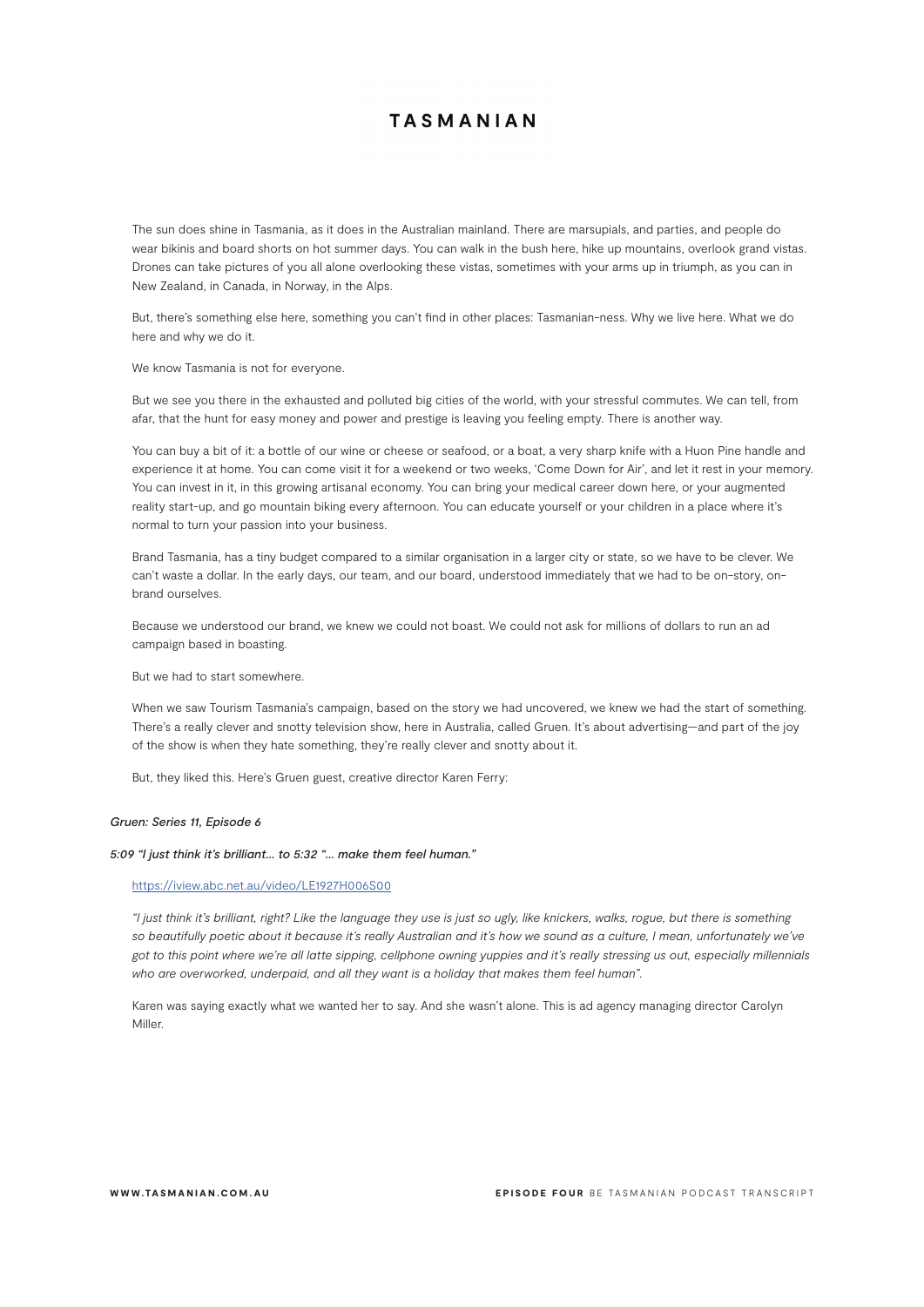## *7:21 "These guys have been…" to 7:28 "… escape from modern life."*

## *8:31 "No other state…" to "…well done Tassie." 8:58*

*"These guys have been really smart by looking at an attitude, so what they're going after is people who want escape from modern life. No other state is really that quiet and that simple and that beautiful, like it actually really rings true. And the*  fact that they've done this all in a single shot is genius, so we see so many ads which are essentially vignettes' of a whole load of scenes kind of rammed together to try and fit into thirty seconds or fifteen seconds and this just gives you the space to breathe. It really speaks to what they're trying to do. So, I don't find it dark at all. I find it really beautiful. I don't *see any negativity about it whatsoever, so well done Tassie."*

Here was a start. And it was focused on particular audiences, well-researched segments of the population: exhausted people who live in the globalised and therefore increasingly bland mega-cities who want to feel human. And those who are after experiences steeped in culture. Not another performance of Hamilton, or a Taylor Swift concert, but something different: a different way to think, to express ourselves, even to live.

Now we had to do the same sort of work across our partner agencies and organisations, and most importantly to entice everyone else to do it too.

We needed all of this to look and feel like something. There was a logo for Tasmania, and Tasmanian things, but it never connected with Tasmanians the way the kangaroo logo had, for Australian made products.

The local agency that won the contract to help us with the look and feel of our brand came up with a really wild idea: a logo that shifted according to where you were on your journey, your version of the Tasmanian story. Like this podcast it was a call-to-action, to Be Tasmanian.

It sounded really cool, but complicated. Not that complication is bad. But we were after something simple and moving, reduced to its essence, a way to mainline the story into the hearts of Tasmanians and those who want to be Tasmanian.

We wanted everyone to feel close to it. And… we wanted our work to reinforce what our friends in Tourism were doing.

Leigh Carmichael is one of the most successful brand thinkers and place-makers in Australasia. He was an independent graphic designer from the Huon Valley who was about to move to the mainland and get a real job in 2005 when he pitched on some work for a brewery owned by a man named David Walsh. I mentioned David Walsh in episode one, though if you're listening to this you likely know who he is. And you know who Leigh Carmichael is. Why? He got that work, for Moo Brew, and it led to other projects with David Walsh: like MONA and a fiery winter festival called Dark Mofo that changed winter in Tasmania—and Australia. He made the traditionally quiet and chilly month of June fun, fiery, naked, naughty, cosy, and wrapped it in the colour red.

Leigh on a logo, a wordmark, on creating a look and feel, and a brand, that people "want to be close to."

*"Brand for me is about, emotion, feelings, actions in particular, you know often it's the action that companies make that*  say more about their brand than any logo or mark, or ad. I think ads are not believed like they used to be once upon a time, so I think actions are incredibly important, but a brand encompasses all that an organisation is. You know, we've been fortunate through MONA and MONA FOMA and Dark Mofo that we've been in a position, and kind of led by David, *certainly in the early years where we would do it, rather than say it. You know, saying it seemed like a waste of energy, so David was kind of dead against an advertising campaign leading into the opening of MONA, and the action that we took was create a festival to give it proper brand experience as opposed to putting up billboards all around Australia telling people that we were coming."*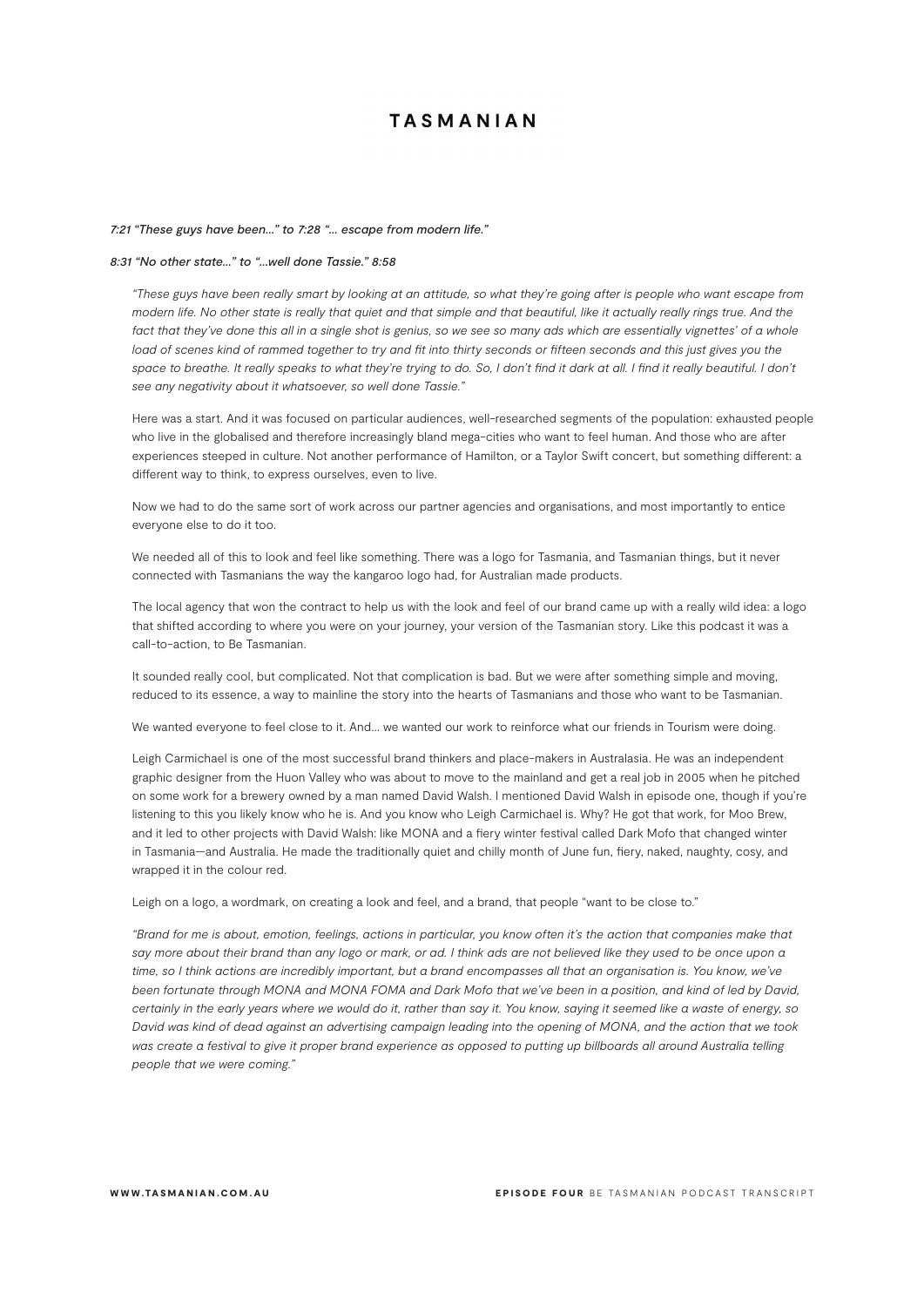What we learned, early on, is when we go back to the story Tasmanians told us, when we're true to the brand... we tend to get it right. We're not here to borrow cute tactics from other places, to be creative for the sake of being creative. We'll leave that to the artists.

And, we can't tell people how great we are. As Leigh says, we have to show it through action.

Our job is to build a strategy that brings the brand to life, through action across all sectors, but this work has to include as many Tasmanians as possible, and it has to move our audiences on the Australian mainland and around the world. How?

In episode one I talked about Austin, Texas and its powerful on/off switch: does this keep us weird or not?

Here, it's even more specific. People have a brand filter in their minds, based on the history of this place, on where they are today, on where they want to go together. The question here is: "Is it Tasmanian or not?"

Rather than create a new logo, we took the simple and elegant wordmark Tourism Tasmania had created. And we put an N on it. TASMANIAN, white on black. Tasmania is the place. Tasmanian represents the people and what they do. Tasmania is the noun, TASMANIAN is the adjective.

Our agency, The20, mourned the loss of their cool logo idea and rose to the challenge of bringing this simple and powerful word to life. They created something we call a story-pairing, a split down the word TASMANIAN between the final A and the N. There are two images, one on each side of the split: one of a Tasmanian, or Tasmanians in the pursuit of something and the other of a product—the extraordinary thing they've achieved. You can see it on our website.

## On websites.

We met a Hobart school teacher who owned the URL tasmanian.com.au He was saving it up for his retirement and he was going to turn it into a photography business. We approached him, almost begged him, to help us out.

#### Could we buy it off him?

We spoke to him, we bought him a drink and we told him what we wanted to do with TASMANIAN. How we wanted to uplift and inspire and encourage Tasmanians to do the wonderful things he'd done with his career.

He thought about it a little while and he sold us the url tasmanian.com.au for 10% of its market value, because that was all we could spend.

We see this as typically Tasmanian. It's the sort of thing we see all the time. How connected people are to one another, how they want to help one another, and how they want to do it quietly. I asked him to use his name on this podcast. He didn't respond—that's Tasmanian!

Rather than launch TASMANIAN with a press release and a splashy party we didn't launch it at all. A quiet pursuit should reflect a quiet pursuit.

We hit the go button on 20 December 2019, when everyone was in the middle of their Christmas shopping and end of year lunches.

We went out and slowly presented it to our partners and potential partners, and helped them work on their own brand stories. A newspaper columnist who admitted he didn't even look at the material we had put together wrote the usual "don't change anything!" rant in the local newspaper, and accidentally agreed with us in his conclusion.

But other than that, it went well.